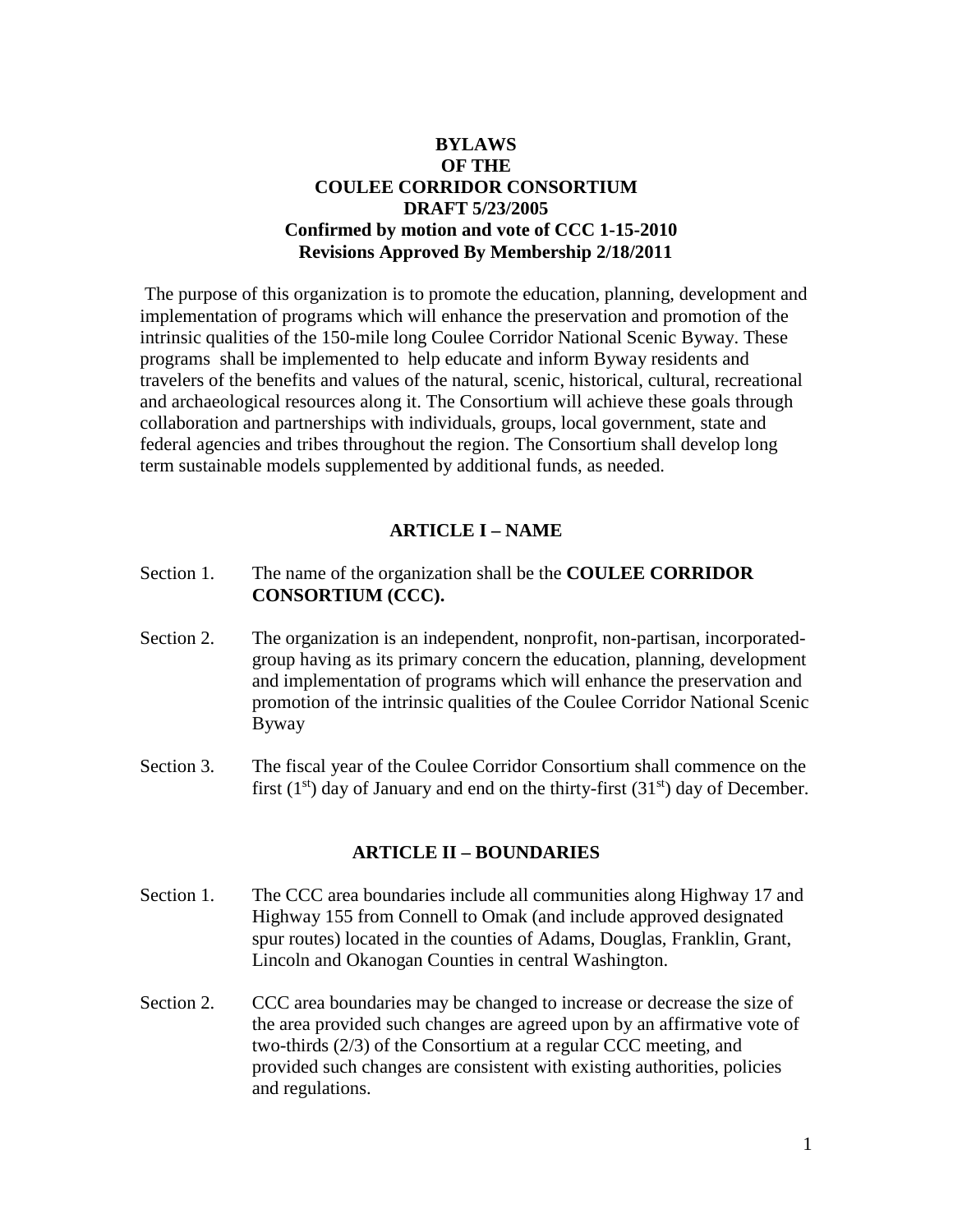## **ARTICLE III – PURPOSE AND OBJECTIVES**

Section 1. The purpose and objectives of the organization are:

- a. To plan and carry out a Corridor Management Plan (CMP) for the CCC in an effort to properly develop and utilize local resources.
- b. To promote the education, planning, development and implementation of programs which will enhance the preservation and promotion of the intrinsic qualities of the Coulee Corridor National Scenic Byway.
- c. To coordinate, cooperate and assist in carrying out local and regional development plans which enhance the CCC area.
- d. To create a positive presence in the communities along the Byway and advance regional awareness of the features and programs that make it a special place to view, use, and conserve the resources of the area
- e. To secure the required technical, financial, educational, and other services needed to develop and implement the Corridor Management Plan.
- f. To function as an all "inclusive" Consortium within the meaning of Internal Revenue Code 501 c (3) or the corresponding provisions thereof including any future United States Internal Revenue Laws. Articles of Incorporation are hereto attached.
- Section 2. This organization shall not carry out any activities not permitted by an organization exempt from Federal Income Tax under Internal Revenue Code 501 ( c) (3) or the corresponding provisions thereof including any future United States Internal Revenue Laws. Articles of Incorporation are hereto attached.
- Section 3. All programs and services of the CCC are offered on a nondiscriminatory basis, without regard to race, color, national origin, religion, sex, age, marital status or handicap.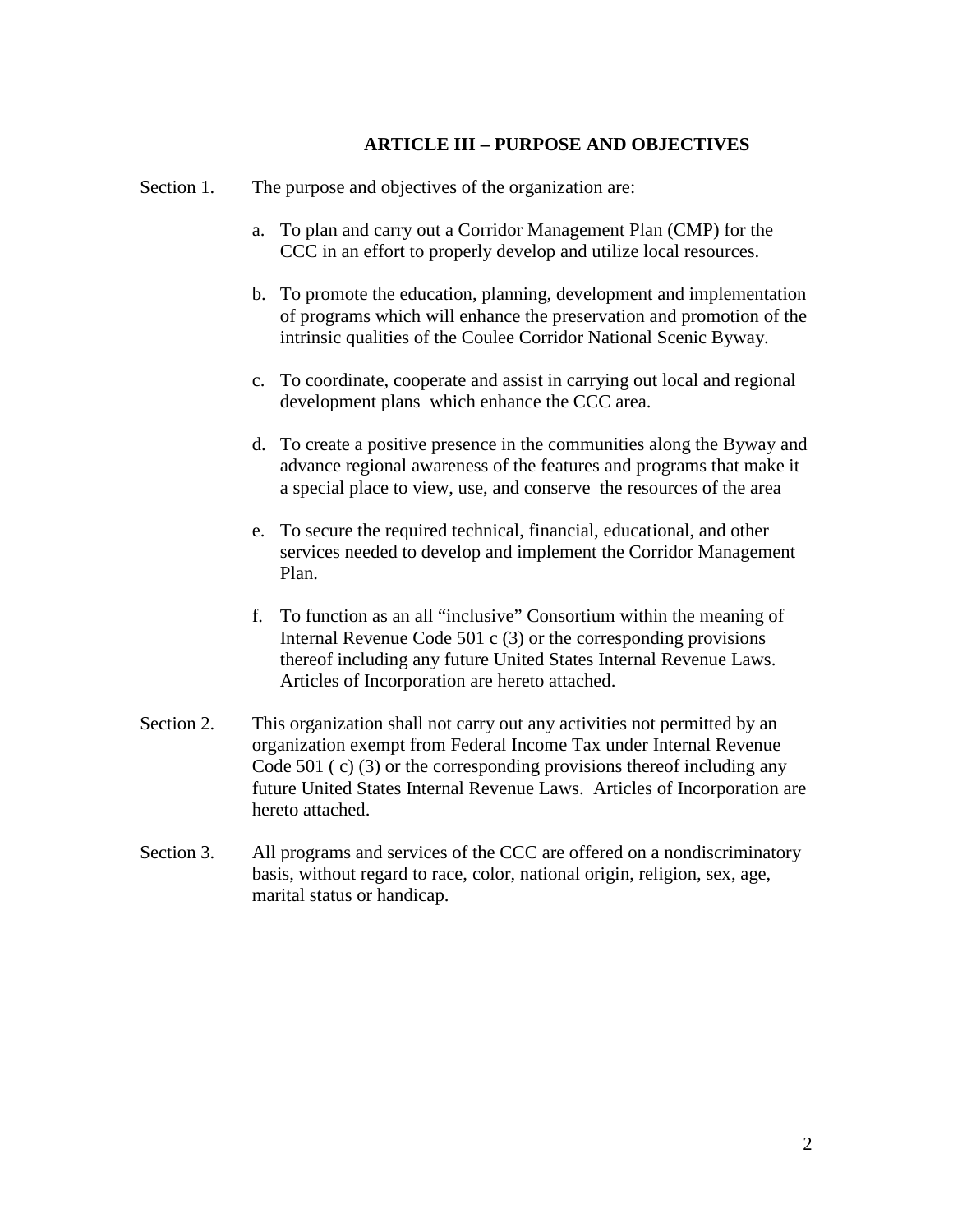# **ARTICLE IV – MEMBERS**

- Section 1. The members of this organization are representatives of various entities, concerned citizens, cities, counties, various districts and businesses.
- Section 2. New members may be added by a majority vote of the consortium members present at a CCC meeting. Recruitment and acquisition of new sponsors and members is continuously in progress by the Consortium.
- Section 3. An exchange of membership fees in lieu of dues is applicable only if the in kind contribution is of equal or greater value to the CCC.

# **ARTICLE V – OFFICIAL BODIES**

- Section 1. The official body shall be known as the CCC, which includes an Executive Board, and any special committees deemed necessary by the Consortium.
- Section 2. Officers of the organization shall be the Chair,  $1<sup>st</sup>$  Vice Chair, 2nd Vice Chair, Secretary and Treasurer, herein referred to as the Executive Board. Officers shall be voted upon during a designated Consortium meeting, shall take charge January 1, and serve throughout two calendar years.
- Section 3. Consortium Members
	- a. The affairs of the CCC shall be managed by the members.
	- b. The CCC general membership shall meet at least every other month or as needed to conduct the normal business of the Consortium.
	- c. A quorum shall be the presence of at least six (6) voting members from the Consortium entitled to vote, of which at least 2 shall be from the Executive Board.
	- d. Consortium (members) shall serve on the board for a period of two calendar years or until successors are designated.
	- e. Special consortium meetings may be called by a majority of the Executive Board, or by written petition signed by at least fifty percent (50%) of the members. Notice of such special meetings, either in person, by telephone, email or by first-class mail shall be given at least 48 hours prior to the meeting and shall specify the time, place, and purpose of the meeting.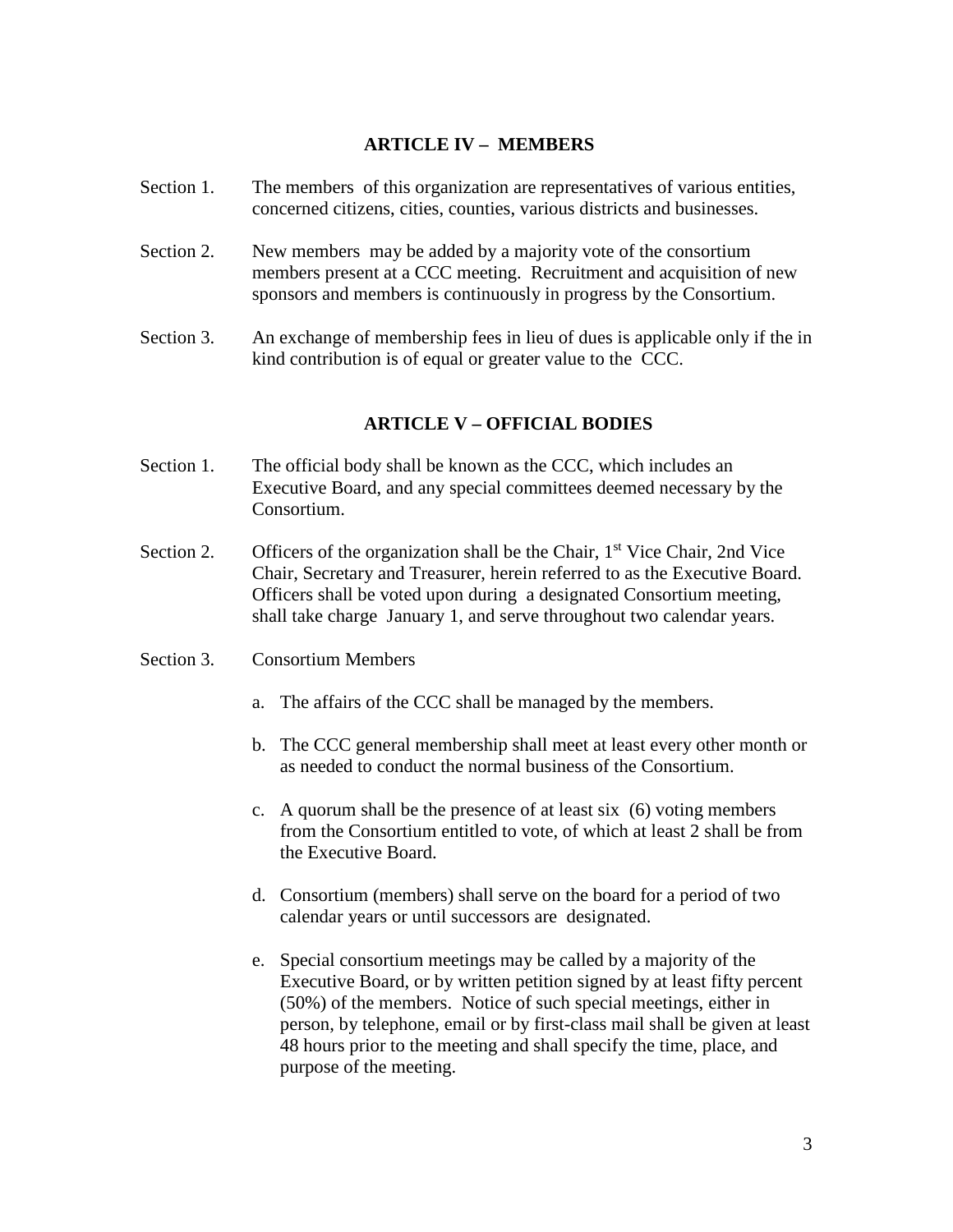- f. Voting Each dues paying member in good standing shall be entitled to one (1) vote on all activities requiring action by the Consortium. Dues must be paid annually during the calendar year. However, dues must have been paid more than 60 days preceding elections to be eligible to vote for that year's slate of officers. Regardless of the membership type, each membership is allotted one vote. Members may designate alternates or representatives to attend in their places at meetings though named voting members must attend to cast a vote.
- g. Consortium meetings are open to all interested individuals, representatives of clubs, groups, Tribes and local, state, and federal agencies.
- h. Participation by citizens in the Consortium region is encouraged. Citizens or designated representatives of federal, state, county, and local agencies may participate in discussions and assist in coordinating the CCC program, provide technical assistance, aid in cost-sharing, and help obtain grants and loans Citizens or representatives may only vote, be elected to the board, or serve on resource committees if dues have been paid

#### Section 4. Executive Board

- a. The elected officers of the Consortium shall function as the Executive Board. The Executive Board shall meet as needed outside of the regular meetings and work to cooperatively develop policies and programs which promote the goals of the Consortium. If employees are hired, quantifiable expectations will be developed and regular performance reviews will be conducted. Executive Board members may serve on one of more committees.
- b. At least two fifths of the board shall be elected at a meeting determined by the Consortium for a term of two years, with terms expiring in alternate years or until replacements have been elected to help ensure continuity and balance. During the fourth quarter of the year, the Chair of the Executive Board will appoint a Nominating Committee (consisting of at least 2 individuals) to solicit candidates for office at least one month prior to the planned election. Nominated candidates will be contacted to determine his/her acceptance of nomination. Members will be notified of the slate of candidates and their credentials at or before voting at a regularly scheduled meeting. Preceding voting, the Chair shall call for further nominations from the floor. Balloting may be written or by voice with votes counted by individual office or as the full slate of nominations. The nominating committee shall count election ballots and report findings to the Chair.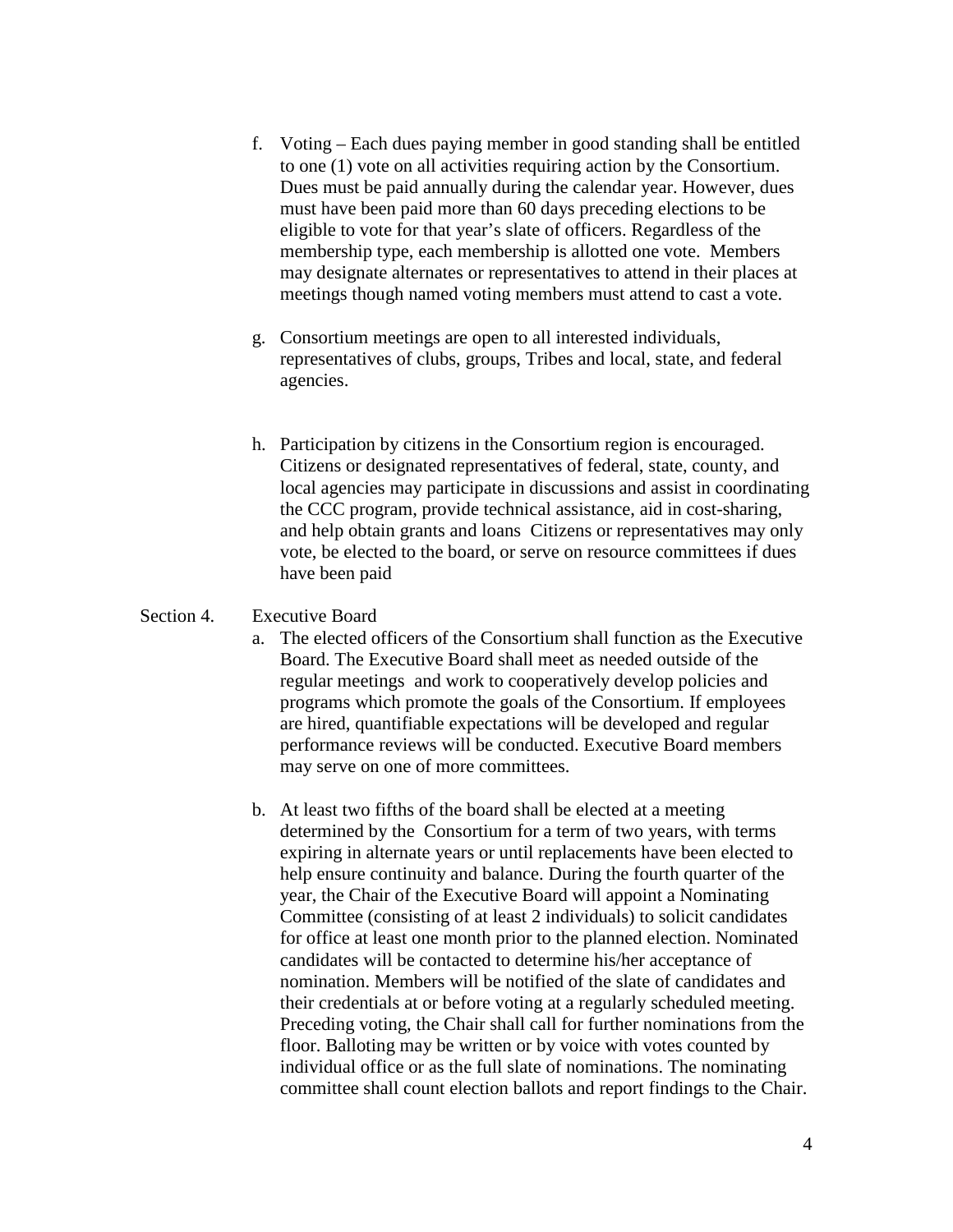Proxy votes are not allowed and voting members must be present to vote. You must be a voting member (dues paid) longer than 60 days before being eligible to cast a vote for the current years slate of officers for the executive board. An election is final immediately if the candidate is present and does not decline, or if he/she is absent but has consented to the candidacy, and is final when he/she is notified. The board takes office at the beginning (January 1) of the new calendar year. Effective in 2012 or in the year following bylaws approval, the officers whose terms expire are the Chair, 2nd Vice Chair, and Treasurer. In 2013, the remaining officers,  $1<sup>st</sup>$  Vice Chair and Secretary terms expire.

- c. The Executive Board shall be duly elected according to guidelines established by these bylaws.
- d. The Executive Board may succeed themselves in office to the same or different post.
- e. Executive Board meetings are open to any individual, representatives of clubs, groups and local, state, and federal agencies. The Executive Board shall meet as needed.
- f. A quorum of the Executive Board shall consist of three (3) out of the five 5) officers. Each Executive Board member is entitled to one vote and actions may be approved with a minimum of 3 votes. The Chair may cast the deciding vote to break a tie.
- g. The Executive Board shall make recommendations to the Consortium.
- h. Any vacancy caused by (written) resignation, death, or otherwise, shall be filled by vote of the Consortium members to fill the unexpired term of the vacant position. Resignations shall specify the effective date thereof. Members who resign from membership shall not be entitled to any refund of dues and/or investments that have been paid. Membership in the Consortium is not transferable.
- i. Removal Any member of the Executive Board may be removed for justifiable reason (including but not limited to: obligating the organization without Executive or membership approval, using profanity, threatening or intimidating language or public humiliation toward any member of the organization, engaging in conduct that defames the organization, misusing CCC funds or failure to carry out the duties of the position) by affirmative vote of three fourths (3/4) majority of the Consortium members. Said removal may take place at any regular meeting of the Consortium or at any special meeting called for such purpose. When a vacancy occurs on the Executive Board for any reason, it shall be filled without delay, by a majority vote of the membership through a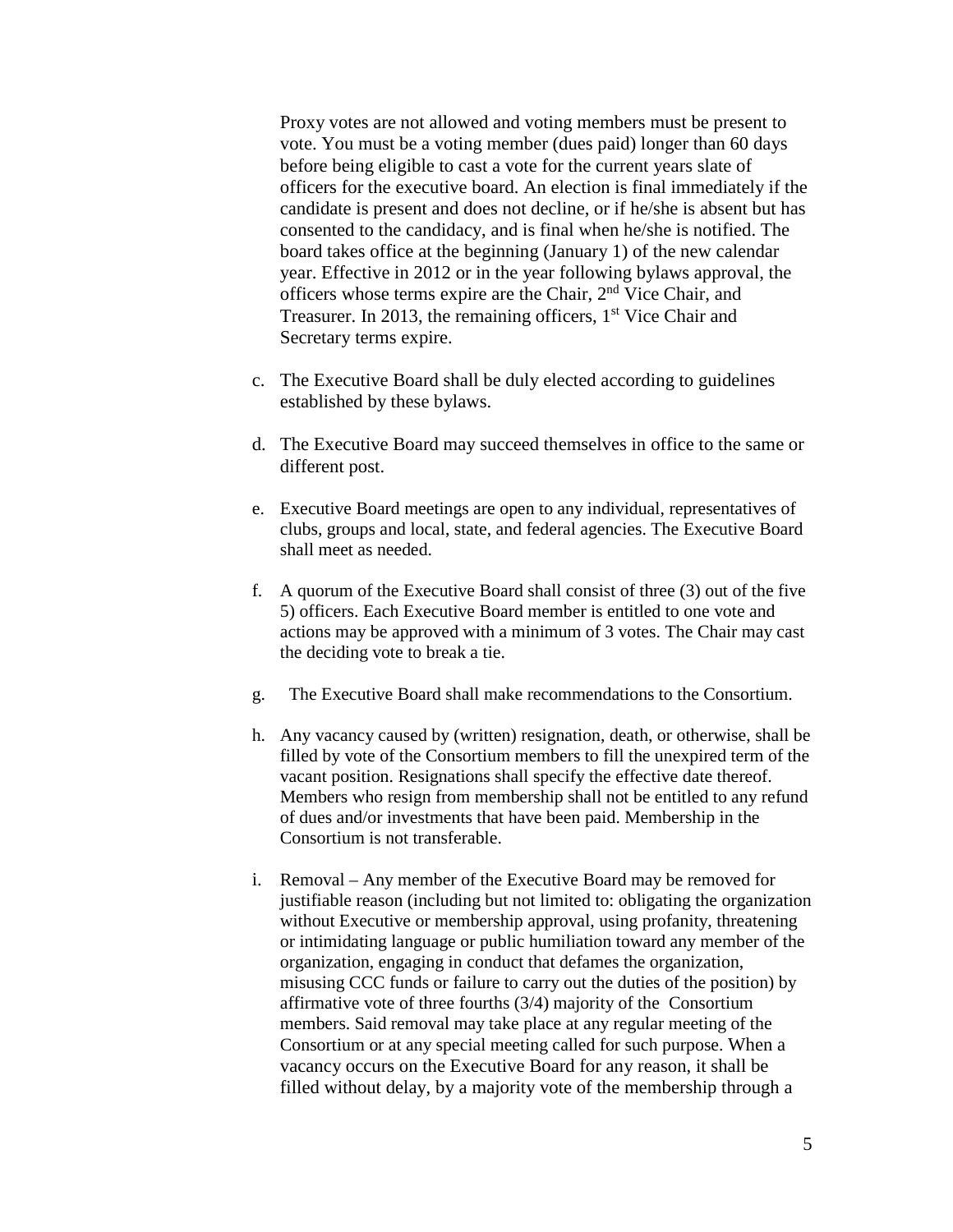special ballot. A person chosen to fill a vacant position shall hold office through the duration of that term.

#### Section 5. Resource Committees

- a. The Chair may appoint resource committees on an as needed basis on any subject area for which there is no standing committee to include but not limited to:
	- Publicity and Marketing,
	- Fundraising,
	- Big Event,
	- Signage,
	- Tours/Visitor Center,
	- Website/Byway Beat
	- Grants
- b. The Executive Board shall serve as the finance committee. The board shall meet at least once a year prior to the annual meeting to develop a budget for the CCC and submit it to the Consortium membership.
- c. Resource committee membership shall be open to any individual interested in a particular resource upon concurrence of the members and should consist of private citizens, industry, local, county, state and federal representatives from the CCC area that have an interest or expertise in a particular resource area.
- d. Each resource committee shall elect a chair who will be in charge of the committee and provide status reports to the Consortium on plan development, funding, and implementation activities of the project.
- e. Each project may be assigned to a resource committee and said committee agrees to take the responsibility for a project before final adoption or decision can be made by the Consortium.
- f. Resource committees shall have the power to submit projects to the Consortium members and provide input on project proposals being submitted to the Consortium.
- g. Resource committees will function as long as needed to fulfill the needs of applicable Corridor Management Plan goals.
- h. Each committee will decide when and how often the committee should meet.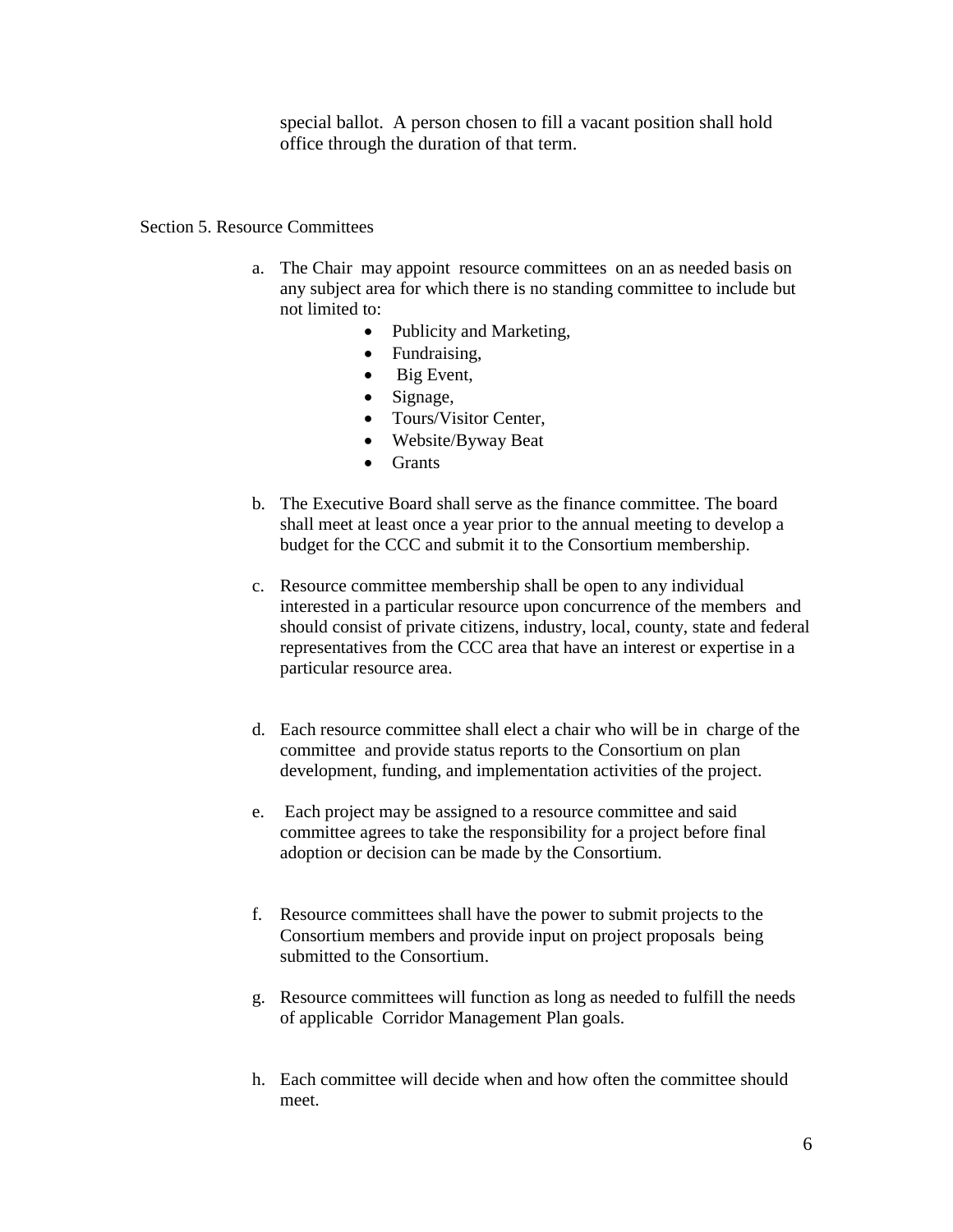- i. A committee shall exist when there are two (2) or more members in attendance at an officially called committee meeting. Committees shall keep minutes of their meetings (give them to the Secretary), make progress reports to the Executive Board and present findings to Consortium membership.
- j. The various committees shall have the power to fill vacancies in their membership subject to the ratification of the Chair of the Executive Board.
- k. Voting An act of the committee members where a quorum is present shall be the act of the resource committee.

# **ARTICLE VI – DUTIES OF OFFICIAL BODIES**

- Section 1. The Executive Board shall consist of a Chair,  $1<sup>st</sup>$  Vice Chair,  $2<sup>nd</sup>$  Vice Chair, Secretary and Treasurer. The Executive Board shall meet when there is business that needs immediate attention and cannot wait until the next scheduled Consortium meeting.
	- a. Chair The Chair shall be the presiding officer of the Consortium and Executive Board and at all member meetings The Chair shall be responsible for planning and operations subject to the concurrence of the Executive Board and Consortium, and shall be an ex-officio member of all committees. The Chair shall discharge all the usual functions of the chief executive officer of a not-for-profit corporation in addition to such powers and duties as prescribed by law, by Articles of Incorporation and by these by-laws including but not limited to setting Executive Board and Consortium meeting agendas, providing leadership, orienting new board members, help with activities and events, etc.

# **Preferred Skills**

- Commitment to the Consortium programs
- Knowledge of parliamentary procedures
- Ability to speak before a group
- Ability to work with people
- Ability to delegate responsibility

# **Minimum Time Commitment**

- Two to three hours per periodic meeting
- Three to four hours per month for communication with employee(s), committee chairpersons, coordination of activities, and other duties.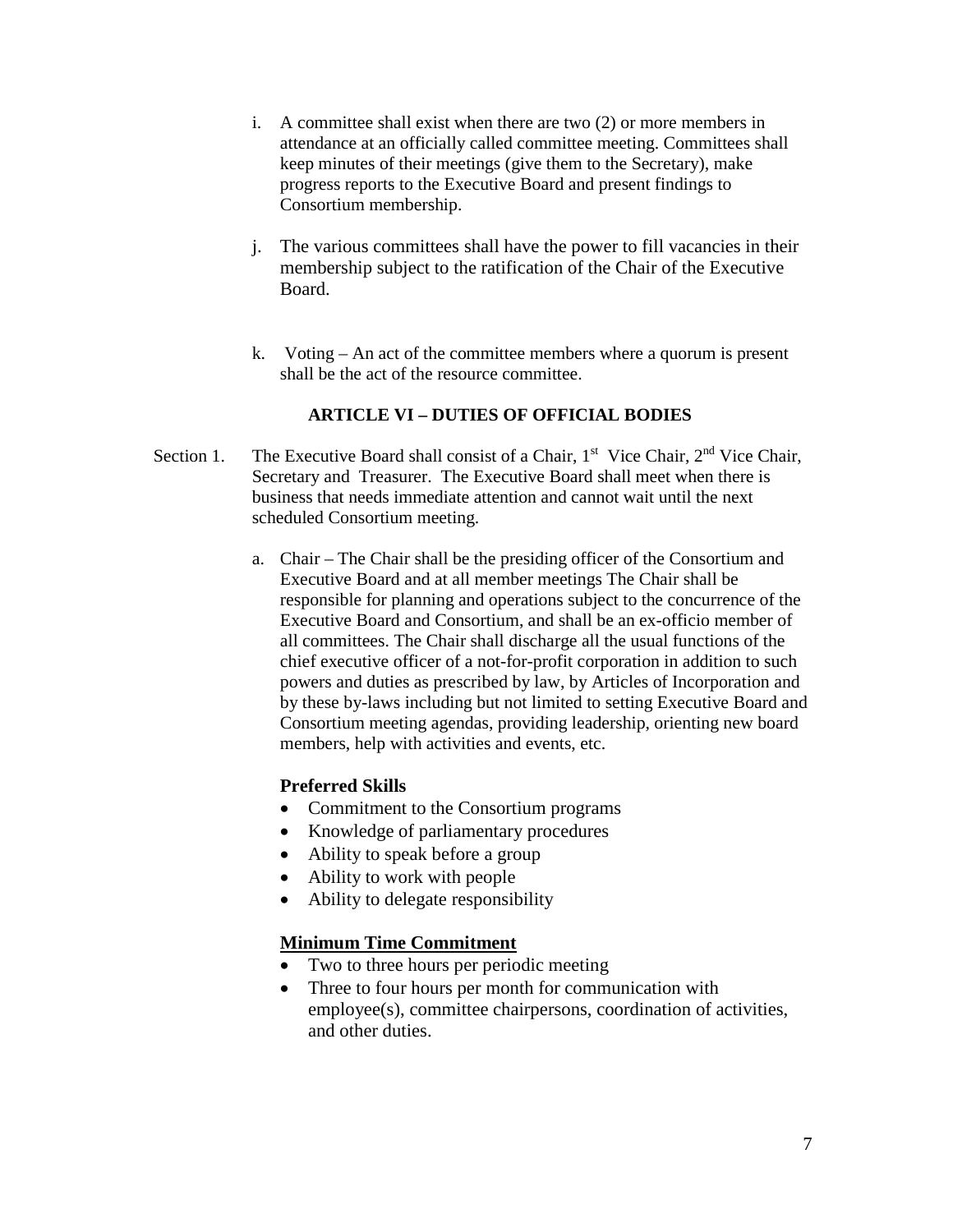b.  $1<sup>st</sup>$  Vice Chair – The  $1<sup>st</sup>$  Vice Chair shall have such powers and perform such duties as the Consortium may from time to time, prescribe, or the Chair may from time to time, delegate to him/her. The  $1<sup>st</sup>$  Vice Chair shall temporarily assume the duties of the Chair in the absence or inability of the Chair to act. Vice Chair may assist the Chair in the planning and implementation of meetings, leading Executive Board meetings, help with Consortium sponsored activities and events.

 $2<sup>nd</sup>$  Vice Chair – The  $2<sup>nd</sup>$  Vice Chair shall have such powers and perform such duties as the Consortium may from time to time, prescribe, or the Chair may from time to time, delegate to him/her. The  $2<sup>nd</sup>$  Vice Chair shall temporarily assume the duties of the Chair in the planning and implementation of meetings, leading Executive Board meetings, or help with Consortium sponsored activities and events.

Both the  $1<sup>st</sup>$  and  $2<sup>nd</sup>$  Vice Chairs shall have additional duties dealing with program development, community outreach, management of volunteers, increased media visibility, and other actions that relate to implementation of the Corridor Management Plan.

# **Preferred Skills**

- Enthusiasm for and commitment to the Consortium
- Knowledge of basic parliamentary procedures
- Ability to work with people

#### **Time Commitment**

- Two to three hours per periodic meeting
- c. Secretary The Secretary shall issue notices (via website or other media sources) and keep (hard copies of) minutes for all meetings of the CCC, be custodian of the records, keep the roll of all members and discharge such other duties as may be assigned by the Executive Board or the Consortium. Secretary shall also be the keeper of and/or record Executive Board meeting minutes and actions as a permanent record of decisions made.

The Secretary shall record exact vote on motions, ensure there is timely posting of meeting agendas, meeting announcements, and meeting minutes on website, keep track of memberships (in coordination with treasurer), help with consortium sponsored activities and events, help ensure there is at least one officer at all Corridor workshops.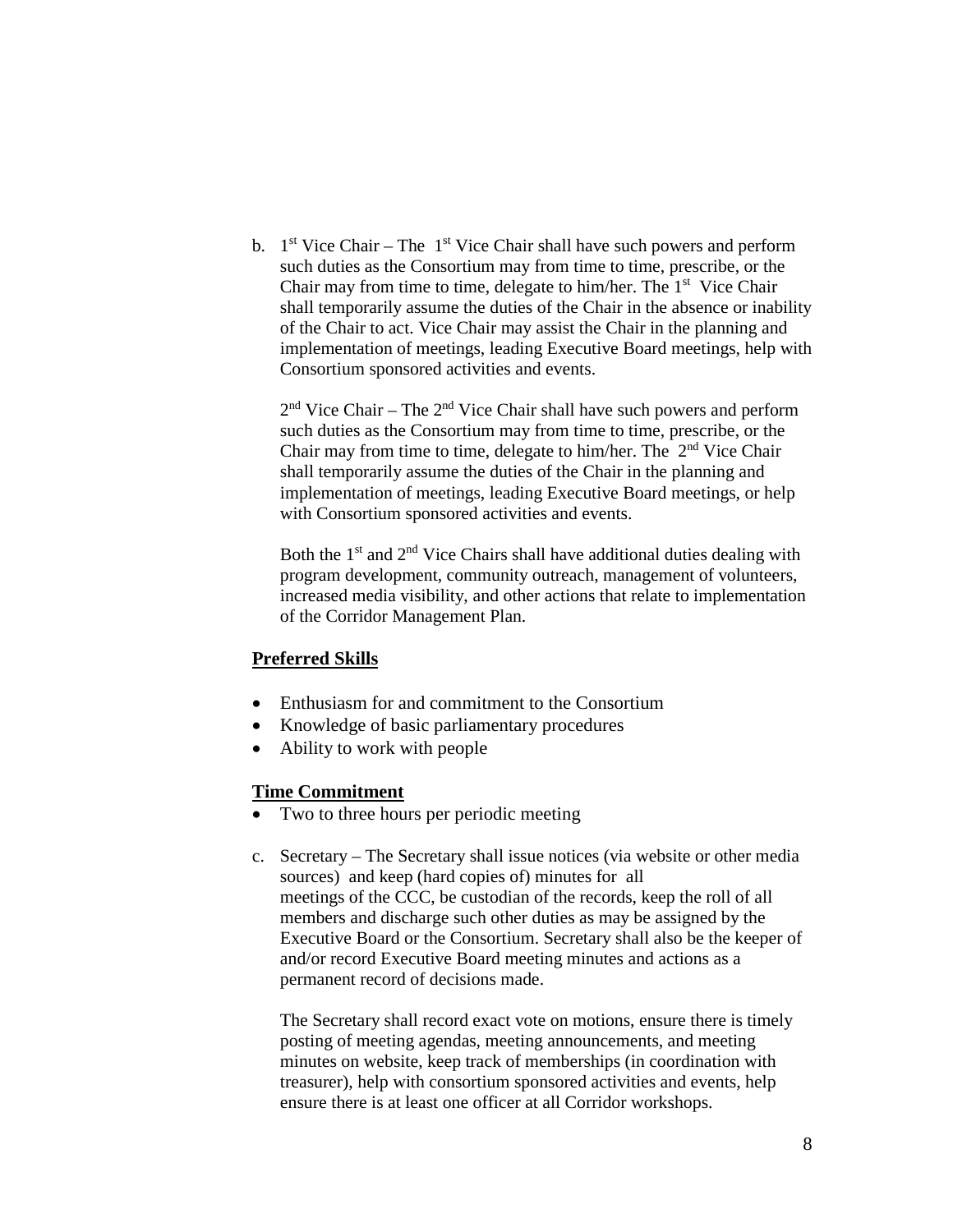# **Preferred Skills**

- Typing/Word processing
- Ability to take accurate notes
- Basic writing skills
- Commitment to the Consortium
- Good communication skills

# **Time Commitment**

- Two hours per meeting
- One to two hours per month for minutes and correspondence.
- d. Treasurer The Treasurer shall collect all assessments that may be imposed by the members upon themselves and shall have the care and custody of all the funds, which shall be disbursed by him/her only upon the order of the Executive Board and the Consortium. The Treasurer shall track the Consortium's funds**.** Complete and maintain financial reports required in accordance with policy**.** Send in reports as required by governmental agencies**.** Keep accurate records of expenses and receipts and volunteer time. Make payments as directed by the board**.** Attend and give financial report at each meeting. Provide membership/donor receipt. Deposit all monies and other valuable effects, in the name of the Consortium. Coordinate with other Executive Board members to ensure that a minimum of one Officer attends all Corridor workshops

# **Preferred Skills**

- Commitments to the Consortium
- Ability to work with other people
- Some knowledge of accounting methods

# **Time Commitment**

- Two or three hours per month for managing funds and keeping records.
- Two hours per periodic meeting

In addition to all duties prescribed by law, by the Articles of Incorporation, by these bylaws, and by the membership, the Treasurer shall:

a. Furnish at meetings, and whenever requested by the Consortium, a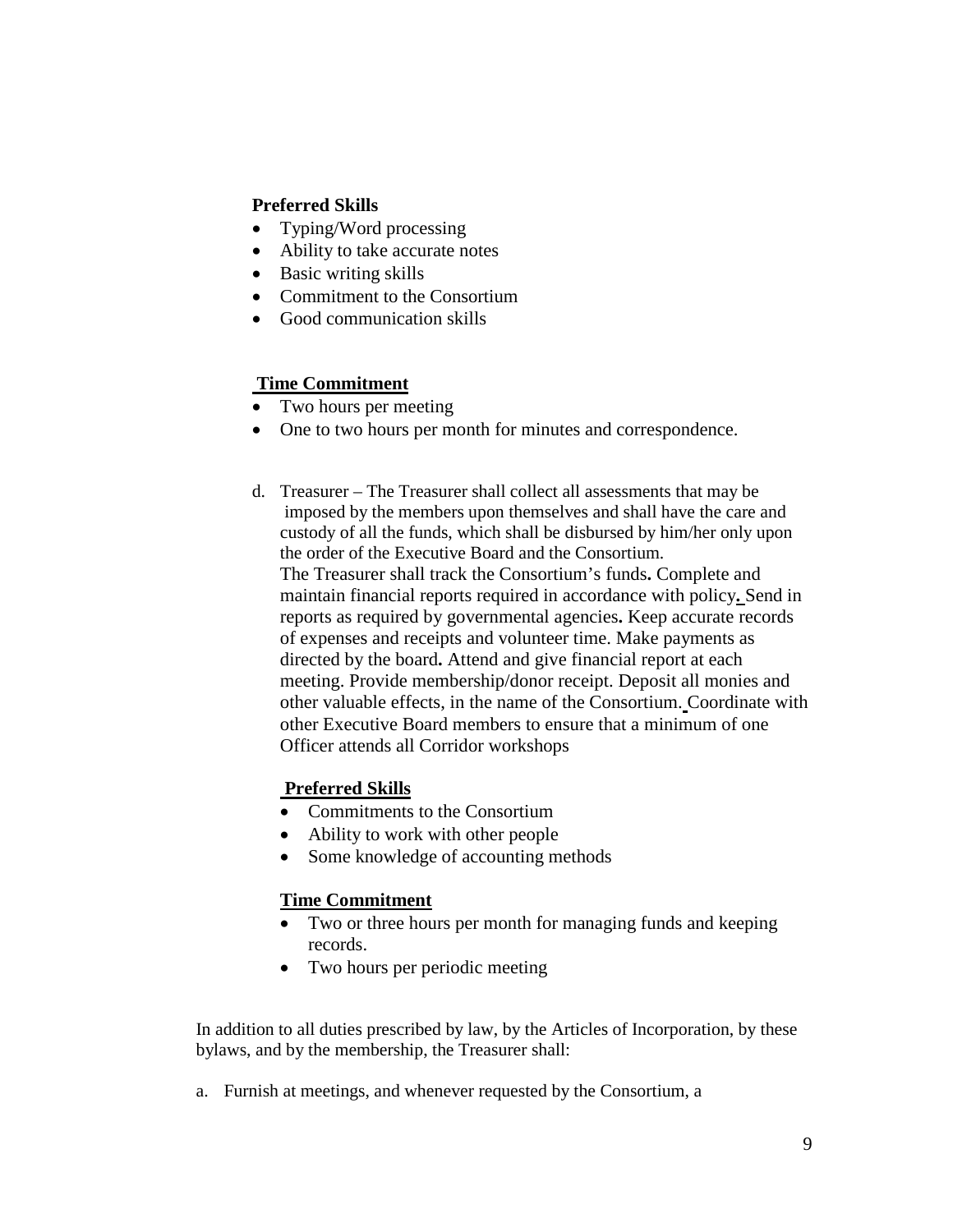statement of the financial conditions of the Consortium.

b. Deposit all funds in the name of the organization in such bank as may be designated by the Executive Board, and shall establish a checking account ensuring all disbursements have joint signatures of the Treasurer and a designated board member.

c. If the Consortium's Executive Board shall require, the Treasurer shall give bond, in such sum and with such surety as the Executive Board may direct, for faithful performance of his/her duties and for safe custody of funds and/or property of the CCC in his/her possession.

d. All or part of the duties of the Secretary and/or Treasurer may be aided by Consortium's paid staff or volunteers approved by the Executive Board.

Section 2. The duties of the CCC shall be:

- a. Formulate and approve CCC objectives which direct the major type of activities of CCC will address during implementation of its annual or long range plan or Corridor Management Plan (CMP).
- b. Adopt CCC projects identified in the Corridor Management Plan or Annual Plan of Work as resources permit and as committees are established to follow through with project planning, funding, and implementation of the projects adopted.
- c. Conduct and direct the activities of the organization.
- d. Develop an annual plan to cover (1-3 years or more) and carry out this plan of work during this planning and implementation period.
- e. Cooperate with other organizations, corporations, agencies, etc., in planning and carrying out endeavors to improve the social, economic and environmental conditions of the area.
- f. Address the objectives of the Corridor Management Plan and Annual Plan of Work through quarterly updates and revisions.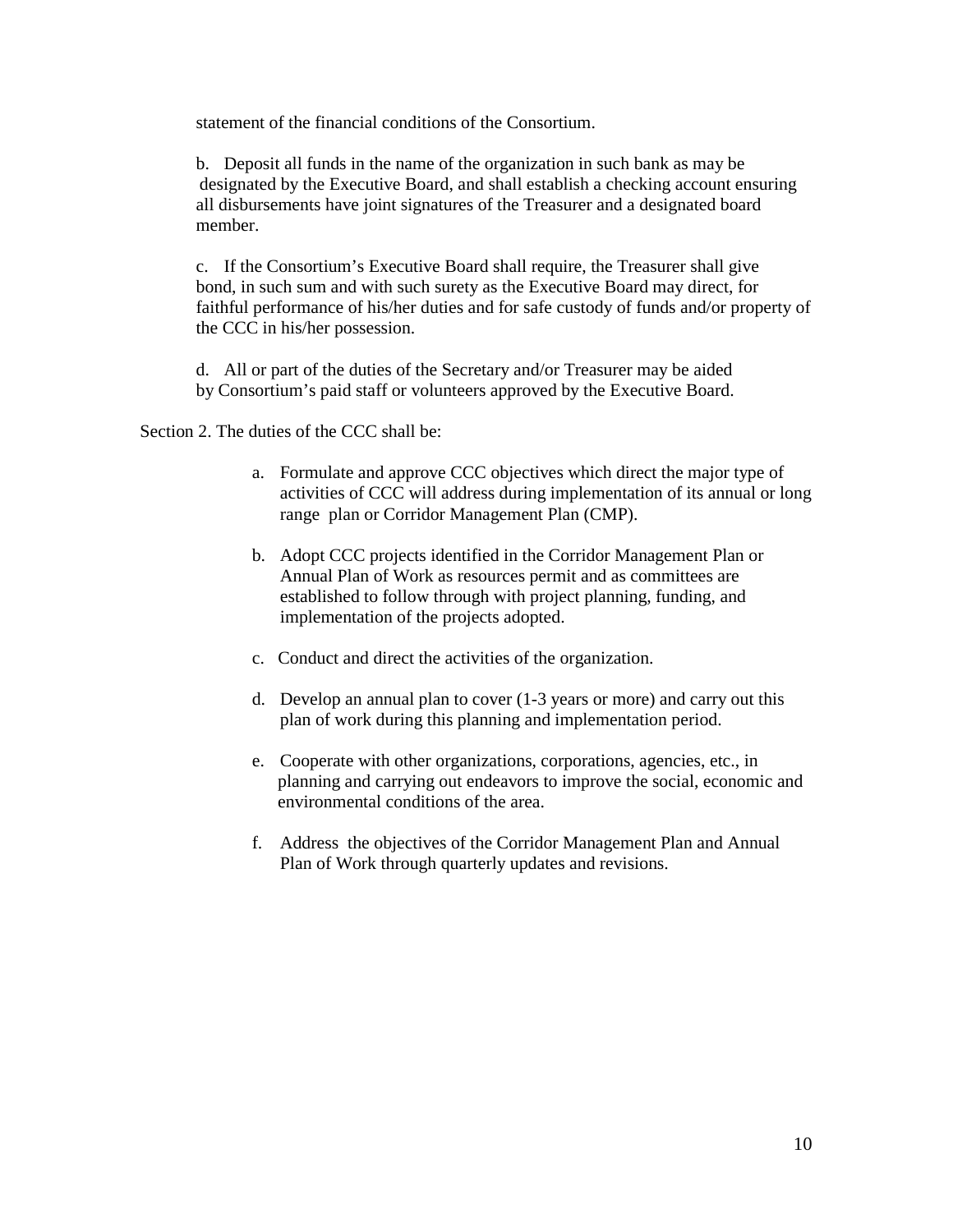Section 3. The duties of the resource committees shall be:

- a. Provide guidance to the Consortium on objectives and actions that will enhance and conserve the resources they represent.
- b. Using the Corridor Management Plan (CMP) as a guide, develop strategies, set goals, annually establish and implement work plans, and (track) measure success in meeting Consortium objectives
- c. Attend Executive Board meetings as requested and make presentations at Consortium meetings to keep members up-to-date on activities and project accomplishments.

### **ARTICLE VII – OPERATING FUNDS**

- Section 1. The Coulee Corridor Consortium Executive Board shall develop and present to the membership an annual budget of estimated planned yearly expenses.
- Section 2. The CCC shall be authorized and empowered to pay reasonable compensation for services rendered and to make subsistence payments for out-of-pocket expenses to members, Executive Board, and other private persons on authorized Consortium business, if local funds are available.
- Section 3. No part of the finances of the Consortium shall be used for benefit of or be distributed to, its members, Executive Board, or other private persons, except for legitimate and reasonable expenses incurred on behalf of the Consortium.
- Section 4. Should this corporation be dissolved, all assets of the corporation shall be distributed only to organizations exempt from income tax under the provisions of Section 501 (c) (3) or 501 c (6) under the Internal Revenue Code of 1954, or the Federal government or to the State or local government for a public purpose. No part of the assets of the association shall ever be distributed to or used for the benefit of any members, trustees or officers, CCC association, or any private individuals or corporation.
- Section 5. Gifts and donations may be solicited for and/or accepted by the CCC.
- Section 6. All checks issued shall be signed by the Treasurer and one of the additional designated members of the Executive Board.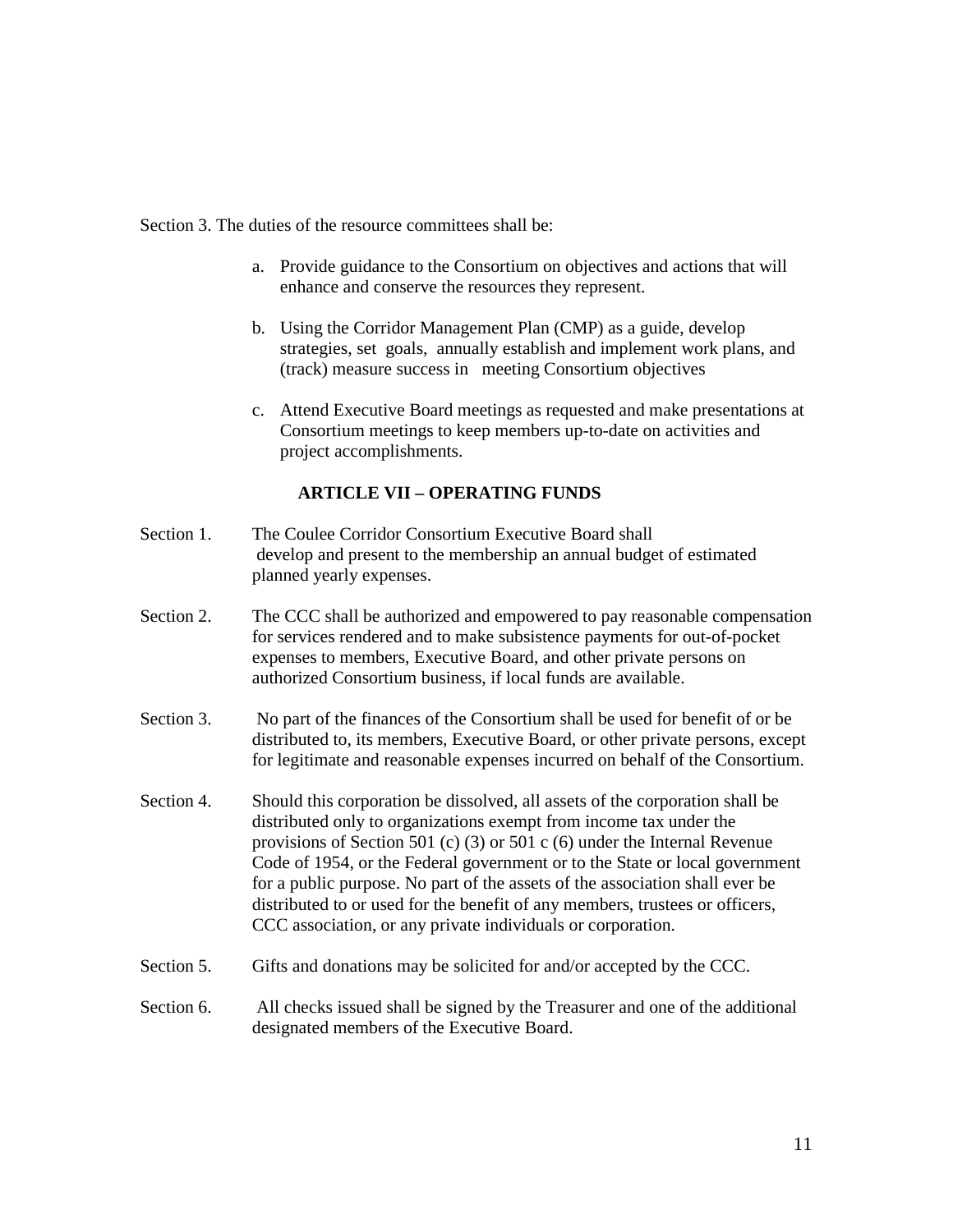#### **ARTICLE VIII - CHECKS AND BALANCES**

- Section 1. Audits Internal audits will be conducted of CCC books at least every other year. "Trustees" may be solicited from membership to conduct these reviews. Trustees must recuse themselves from voting on money issues the year(s) they audit. External audits should be conducted at least every fifth year or as directed by Executive Board.
- Section 2. Loans No loans shall be made by this Consortium to its Members or Officers.
- Section 3**.** Checks -All checks, drafts or other orders for the payment of money, notes or other evidences of indebtedness issued in the name of the this Consortium, shall be signed by designated Executive Board members or authorized agents and in such manner as is determined by the Executive Board.
- Section 4. Deposits All funds received on behalf of this Consortium shall be deposited within a week of receipt to the credit of this Consortium in such banks, trust companies or other depositaries as is determined by the Executive Board.
- Section 5. Limitations of Liability No board member (elected or appointed) is liable for acts, defaults or omission of such member or of any other member or for any liability, damage or loss sustained by this Consortium or any member, unless the same was caused by or resulting from the willful misconduct or gross negligence of such member.
- Section 6. Limitations of Authority No member shall use his/her authority as  $a(n)$ (Executive Board) member as a means of furthering any personal, political or other aspirations, nor shall this Consortium as a whole take part in any activity or movement not in keeping with its real and established objects and purposes set forth in the Articles, these Bylaws or any strategic plan, mission statement or other promulgation of the Executive Board. Further, no (Executive Board) member shall take part in any act or transaction which would disqualify this Consortium as tax-exempt under sections 501(c) of the Internal Revenue Code.